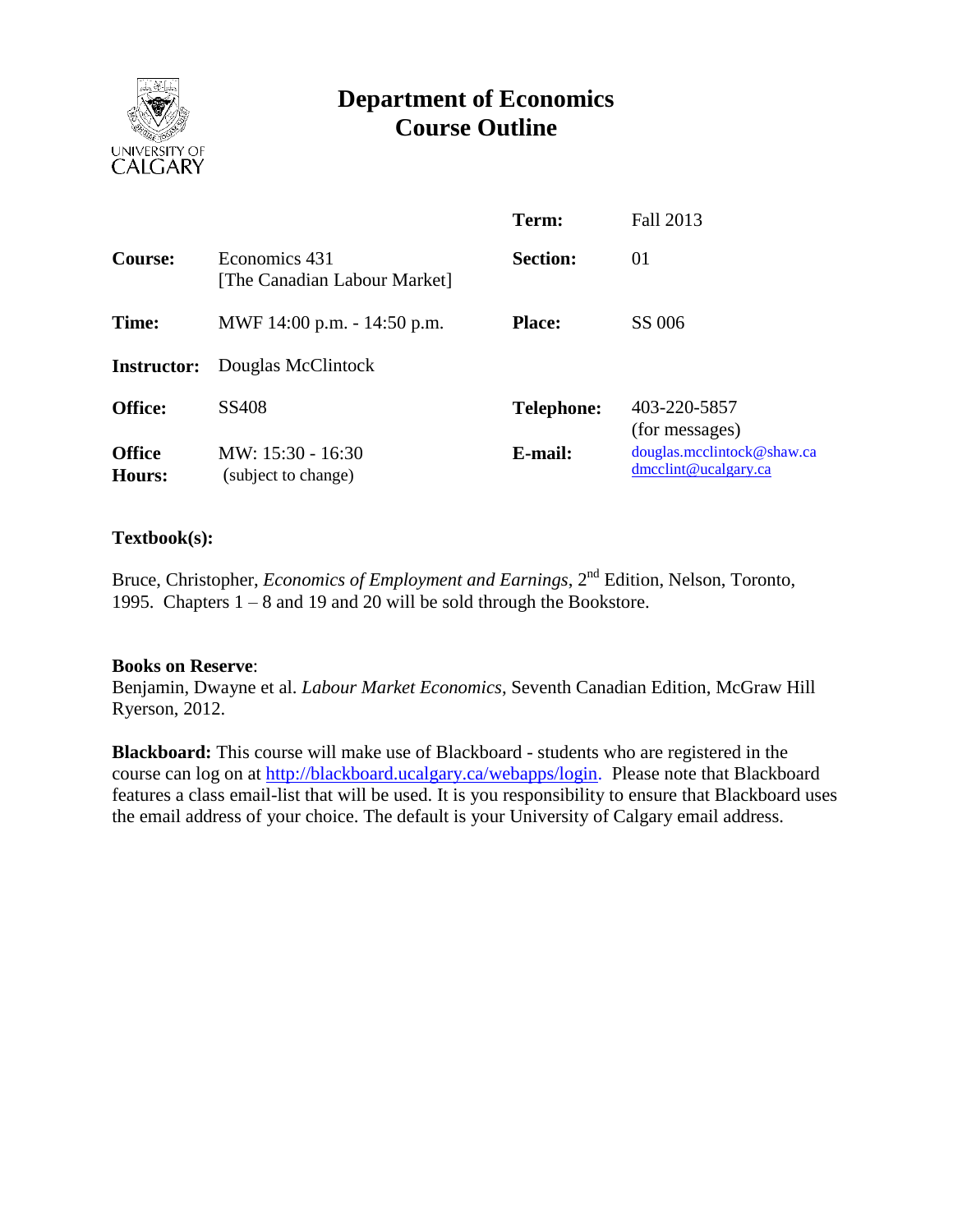# **Course Outline:**

The purpose of this course is to introduce the student to labour economics and how individuals make choices in terms of employment, salary, leisure and retirement. Labour economics can be roughly divided into two major areas: the determination of wages and the supply of labour. Economics 431 primarily looks at the supply of labour whereas Economics 433 investigates the determination of wages.

In this course, we consider the factors that influence a person's decision in terms of hours of work, education, leisure, division of family responsibilities, migration, immigration and retirement. We will also explore Canada's immigration policy and whether immigration increases the standard of living for Canadians. We will also explore the determinants of unemployment and whether a government policy to reduce unemployment will cause adverse inflationary pressures. At each stage, the economic theory will be related to current policy issues and other observations made by labour economists.

# **Chapters Covered**

| 1.  | The Economic Approach to the Supply of  | Chapter 1  |
|-----|-----------------------------------------|------------|
|     | Labour                                  |            |
| 2.  | Some Useful Concepts: Definitions and   | Chapter 2  |
|     | Time Value of Money.                    |            |
| 3.  | <b>Education and Occupation</b>         | Chapter 3  |
| 4.  | <b>Individual Labour Supply</b>         | Chapter 4  |
| 5.  | Some Economics of the Family            | Chapter 5  |
| 6.  | Migration and Immigration               | Chapter 6  |
| 7.  | <b>Retirement and Pensions</b>          | Chapter 7  |
| 8.  | <b>Labour Force Participation Rates</b> | Chapter 8  |
| 9.  | <b>Causes of Unemployment</b>           | Chapter 19 |
| 10. | <b>Unemployment Policy</b>              | Chapter 20 |

(Note: all information in the chapters above will be supplemented by my lecture notes and other readings)

#### **Grade Determination and Final Examination Details:**

| 2 homework assignments (10% each)                    | 20% |
|------------------------------------------------------|-----|
| Midterm Examination                                  | 20% |
| (Monday October 21, 2013)                            |     |
| Final Examination (set by the Registrar's Office)    | 30% |
| Group Term Paper (5% for a bibliography, 25% for the | 30% |
| paper)                                               |     |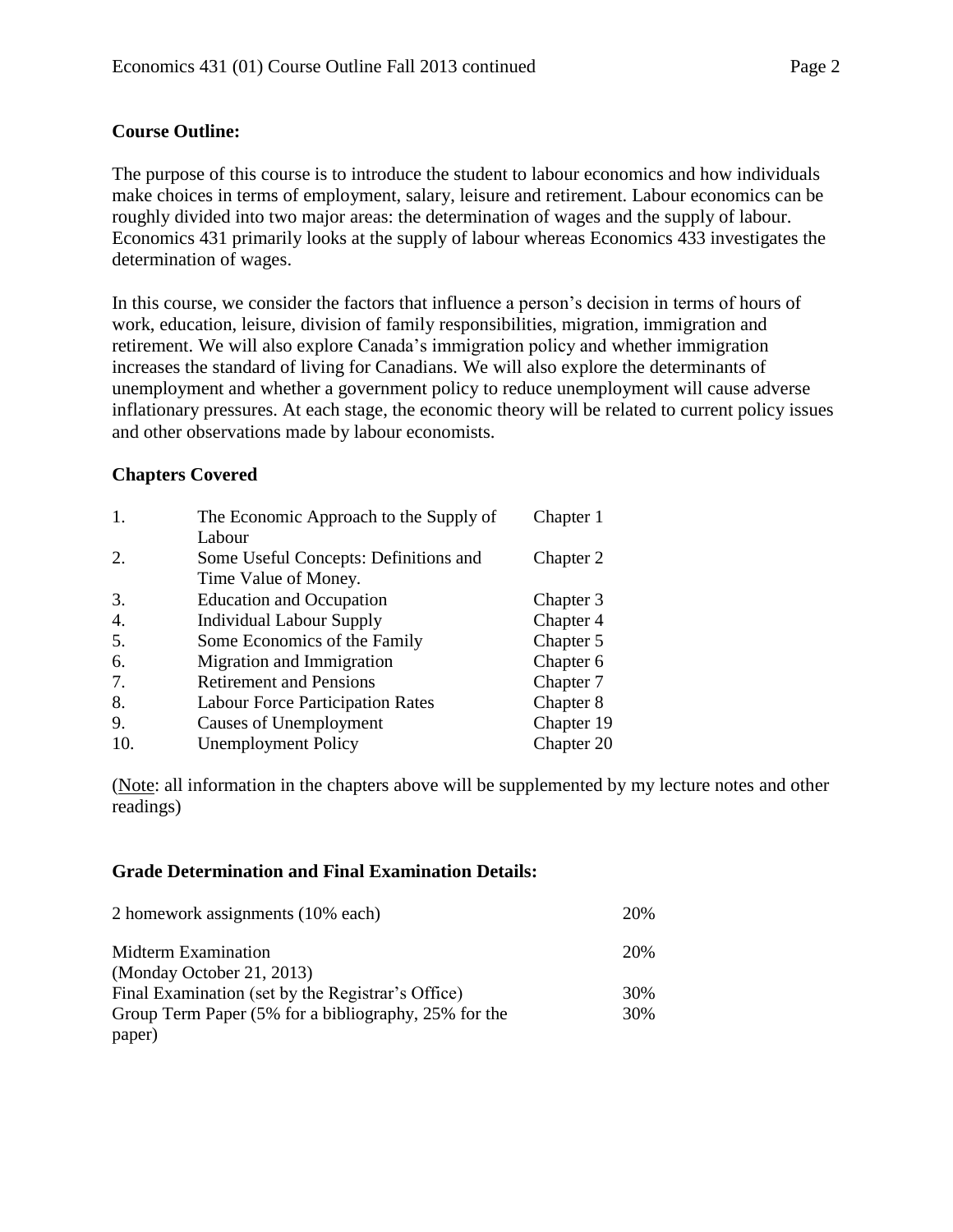#### **Assignments:**

1. Due dates for the two (2) graded assignments will be announced throughout the term. I usually hand out the assignment two weeks before the assignment is due. Group participation is encouraged but you must hand in your own work. (In your own hand writing)

# **Term Paper (30% of final mark)**

One of the main objectives of this course is to help improve your writing and research skills. The term paper will be a collaborative effort, which will consist of 2 people working on a paper and will be due the last week of lectures. I will hand out a list of relevant topics in the first month of lectures.

The term paper will be graded in 3 parts. The first part will be worth 5 percent and will be a bibliography exercise that will include a list of academic articles that are relevant to the topic you have chosen. This bibliography exercise will be due around the second week of October.

The paper will be worth 20% of your final mark and an additional 5% will be based on group participation. I will hand out a group evaluation form to each member and you will grade each group member on their contribution to the paper. Any "free riders" will receive a zero on this participation mark.

#### **Examinations***:*

- 1. Examinations will consist of problem solving questions.
- 2. The midterm examination will be held during the lecture time. **The exam must be completed during the specified time. Extra time will not be given for any reason.**
- 3. The final examination will last for two hours and will be scheduled by the Registrar. **The exam must be completed during the specified time. Extra time will not be given for any reason.**
- 4. The use of a non-programmable calculator is permitted during the midterm test and the final examination. **The use of graphing calculators, computers, cell phones, blackberry's and other electronic devices (unless approved by your instructor) is not permitted.**

Assignments, tests and final exams are marked on a numerical (percentage) basis. The marks are then added using the weights indicated above and converted into letter grades. As a guide to determining standing, these letter grade equivalences will generally apply:

| $A+ 97-100$ B $75-79$ C- 60-64  |                      |  |
|---------------------------------|----------------------|--|
| A $90-96$ B- $71-74$ D+ $55-59$ |                      |  |
| A- $85 - 89$                    | $C+ 68-70$ D $50-54$ |  |
| $B+ 80 - 84$                    | C $65-67$ F $0-49$   |  |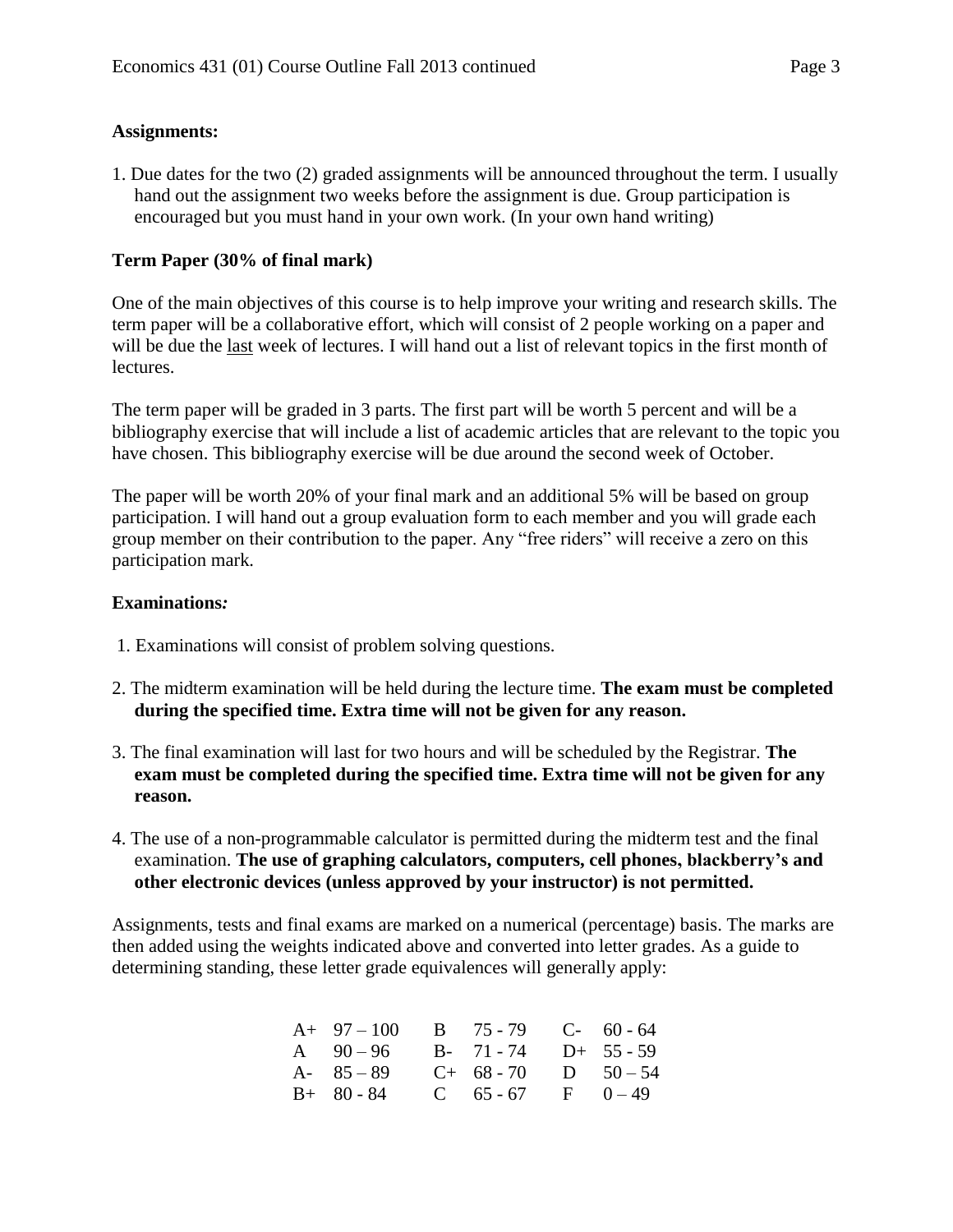# **Notes:**

- 1. Students should be aware that no "make-up" midterms will be given. Any student who finds it necessary to miss the midterm must notify the instructor in advance and produce a valid medical certificate (or other required documentation) in order to have the weighting adjusted. This adjustment will result in the final exam counting for 50% of the final grade. Late assignments will be deducted 20% for each business day that the assignment is late.
- 2. Examinations will not be given prior to the scheduled date.
- 3. Students should be aware of the academic regulations outlined in The University of Calgary Calendar.
- 4. Students seeking reappraisal of a piece of graded term work should discuss their work with the instructor *within fifteen days* of work being returned to class. However, the earliest that grades will be discussed will be two days after the return of an assignment or examination.
- 5. Students will be responsible for all material listed on the course outline, regardless of whether or not the material has been covered in class, unless the instructor notifies the class that the material will not be covered.
- 6. Please note that the following types of emails will receive no response: emails not addressed to anyone in particular; emails where the recipient's name is not spelled correctly; anonymous emails; emails which do not specify the course and section in which you are registered; and, emails involving questions that are specifically addressed on the course outline.
- 7. I check my emails twice per day, once in the morning and once in the afternoon. (Excluding weekends) Since I teach hundreds of students, please send me an email only if it is absolutely necessary and/or in the case of an emergency.
- 8. It is the student's responsibility to request academic accommodations. If you are a student with a documented disability who may require academic accommodation and have not registered with the Disability Resource Centre, please contact their office at 220-8237. Students who have not registered with the Disability Resource Centre are not eligible for formal academic accommodation. **You are also required to discuss your needs with your instructor no later than fourteen (14) days after the start of this course.**
- 9. The use of lap-top computers, notepads, iPads, and electronic tablets are permitted as long as the student uses these devices for note-taking only. Sending emails and/or surfing the internet during lectures is strictly prohibited. **The use of cell phones for any purposes in class is not allowed**.